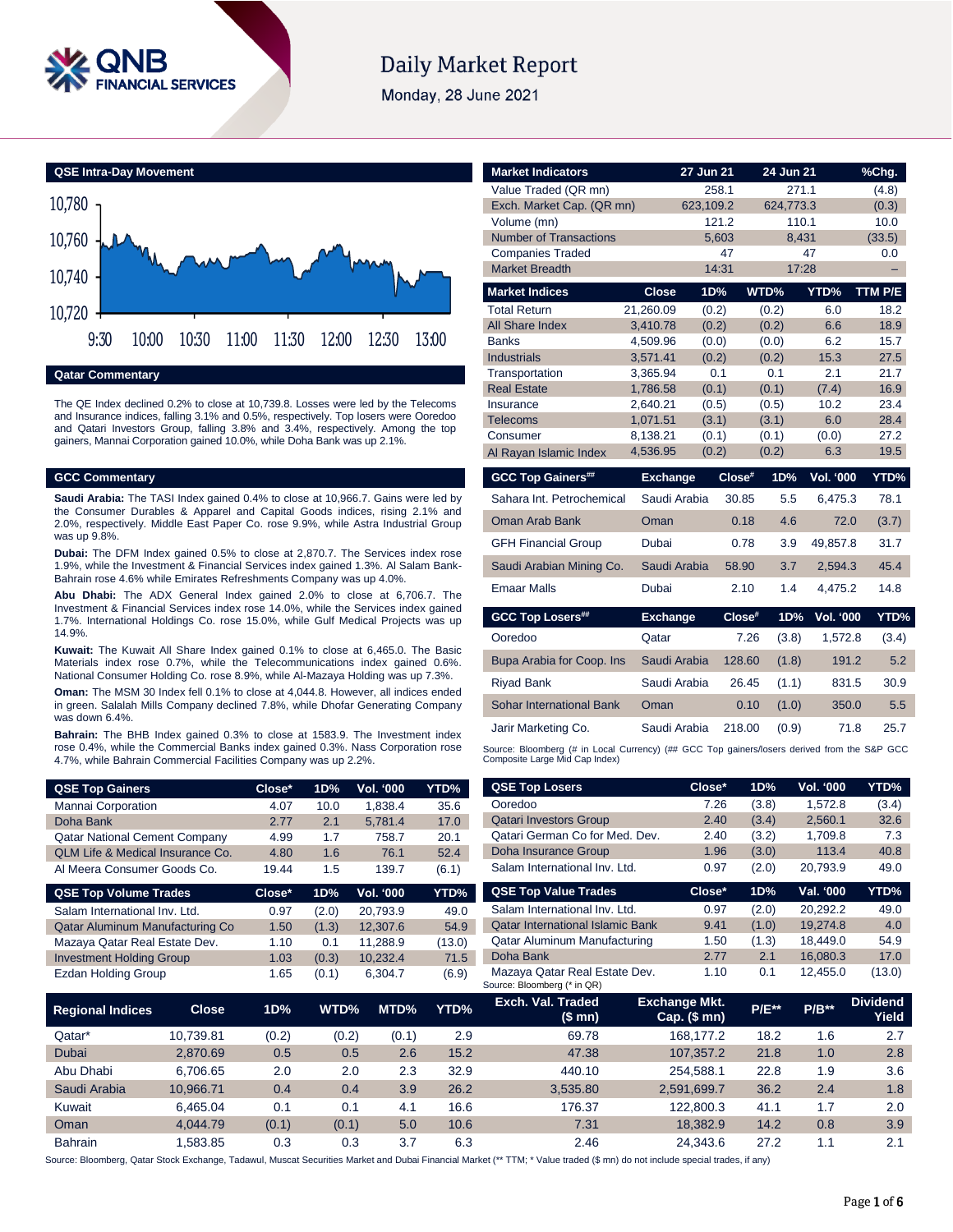## **Qatar Market Commentary**

- The QE Index declined 0.2% to close at 10,739.8. The Telecoms and Insurance indices led the losses. The index fell on the back of selling pressure from Qatari and Arab shareholders despite buying support from GCC and foreign shareholders.
- Ooredoo and Qatari Investors Group were the top losers, falling 3.8% and 3.4%, respectively. Among the top gainers, Mannai Corporation gained 10.0%, while Doha Bank was up 2.1%.
- Volume of shares traded on Sunday rose by 10.0% to 121.2mn from 110.1mn on Thursday. However, as compared to the 30-day moving average of 172.3mn, volume for the day was 29.7% lower. Salam International Inv. Ltd. and Qatar Aluminum Manufacturing Co. were the most active stocks, contributing 17.2% and 10.2% to the total volume, respectively.

| <b>Overall Activity</b>        | Buy %* | Sell %* | Net (QR)         |
|--------------------------------|--------|---------|------------------|
| Qatari Individuals             | 48.44% | 51.10%  | (6,871,499.2)    |
| <b>Qatari Institutions</b>     | 20.16% | 23.67%  | (9,046,466.9)    |
| Qatari                         | 68.61% | 74.77%  | (15, 917, 966.1) |
| <b>GCC Individuals</b>         | 0.92%  | 0.62%   | 775,969.2        |
| <b>GCC</b> Institutions        | 1.10%  | 0.34%   | 1,958,256.5      |
| <b>GCC</b>                     | 2.01%  | 0.95%   | 2,734,225.8      |
| Arab Individuals               | 15.66% | 16.61%  | (2,460,641.7)    |
| <b>Arab Institutions</b>       | 0.02%  | 0.02%   | (10, 288.5)      |
| Arab                           | 15.67% | 16.63%  | (2,470,930.2)    |
| <b>Foreigners Individuals</b>  | 4.48%  | 4.15%   | 860,339.2        |
| <b>Foreigners Institutions</b> | 9.23%  | 3.49%   | 14,794,331.4     |
| <b>Foreigners</b>              | 13.71% | 7.64%   | 15,654,670.5     |

Source: Qatar Stock Exchange (\*as a % of traded value)

# **Earnings Calendar**

| <b>Tickers</b> | <b>Company Name</b>                          | Date of reporting 2Q2021 results | No. of days remaining | <b>Status</b> |
|----------------|----------------------------------------------|----------------------------------|-----------------------|---------------|
| <b>QFLS</b>    | <b>Qatar Fuel Company</b>                    | 11-Jul-21                        | 13                    | Due           |
| <b>QEWS</b>    | <b>Qatar Electricity &amp; Water Company</b> | 14-Jul-21                        | 16                    | Due           |
| <b>NLCS</b>    | Alijarah Holding                             | 15-Jul-21                        | 17                    | Due           |
| <b>ABQK</b>    | Ahli Bank                                    | 15-Jul-21                        | 17                    | Due           |
| <b>DHBK</b>    | Doha Bank                                    | 27-Jul-21                        | 29                    | Due           |

Source: QSE

### **News Qatar**

- **Qatar Petroleum starts investor calls ahead of debut jumbo bond –** The state energy company of Qatar will begin investor calls on Monday ahead of what may be one of the year's biggest corporate bond sales, as it seeks to fund a massive natural-gas project. Qatar Petroleum is aiming to issue dollar notes with maturities of 5, 10, 20 and 30 years, according to a person familiar with the matter. A deal would mark the firm's first foray into the public bond markets. Bloomberg reported in April that it may seek to raise as much as \$10bn. The three shortest tranches will be conventional debt, alongside a 30-year duallisted Formosa bond, the person said. Citigroup Inc. and JPMorgan Chase & Co. will be the global coordinators for any transaction that follows the investor meetings. Bank of America Corp., Credit Suisse Group AG, Deutsche Bank AG, Goldman Sachs Group Inc., HSBC Holdings Plc, Mitsubishi UFJ Financial Group Inc. and Qatar National Bank will also managing the sale. The debt will help the Persian Gulf state pump more gas from the giant North Field that extends into Iran's waters. Qatar – one of the world's richest countries per capita – is planning to spend \$29bn to lift its output of LNG to 110mn tons per annum by 2027 from 77mn tons today. The expansion will allow it to push further ahead of rival LNG exporters such as the US and Australia and cement its dominance of a market. Qatar is banking on demand rising in the coming decades as governments shift away from dirtier fossil fuels such as oil and coal. (Bloomberg)
- **UDCD signs an agreement –** United Development Company (UDCD) announced it has signed an agreement of general corporate banking facilities for QR150mn with the Commercial Bank of Qatar (CBQK). (QSE)
- **QEWS to disclose its semi-annual financial results on July 14 –** Qatar Electricity & Water Company (QEWS) will disclose its financial statement for the period ending June 30, 2021 on July 14, 2021. (QSE)
- **ABQK to disclose its semi-annual financial results on July 15 –** Ahli Bank (ABQK) will disclose its financial statement for the period ending June 30, 2021 on July 15, 2021. (QSE)
- **NLCS to disclose its semi-annual financial results on July 15 –** National Leasing Holding Company (NLCS, Alijarah Holding) will disclose its financial statement for the period ending June 30, 2021 on July 15, 2021. (QSE)
- **NLCS to hold its investors relation conference call on July 25 –** National Leasing Holding Company (NLCS) announced that the conference call with the Investors to discuss the financial results for the semi-annual 2021 will be held on July 25, 2021 at 01:30 pm, Doha Time. (QSE)
- **PSA: Qatar posts more than three-fold jump in trade surplus in May –** A more-than-quadrupled shipment of noncrude and a more-than-tripled growth in crude, apart from a robust high double-digit surge in its oil and gas, helped Qatar register a more than three-fold rise in trade surplus year-on-year this May, according to the official estimates. The rebound in the country's merchandise trade has been mainly on account of a robust more-than-doubled exports of domestic products amidst a low-single digit growth in imports, according to figures released by PSA, or the Planning and Statistics Authority. The exports destinations were mainly the Asian countries and the UAE; while imports came from diverse geographies. Overall, Qatar recorded trade surplus of QR16.61bn in May 2021, which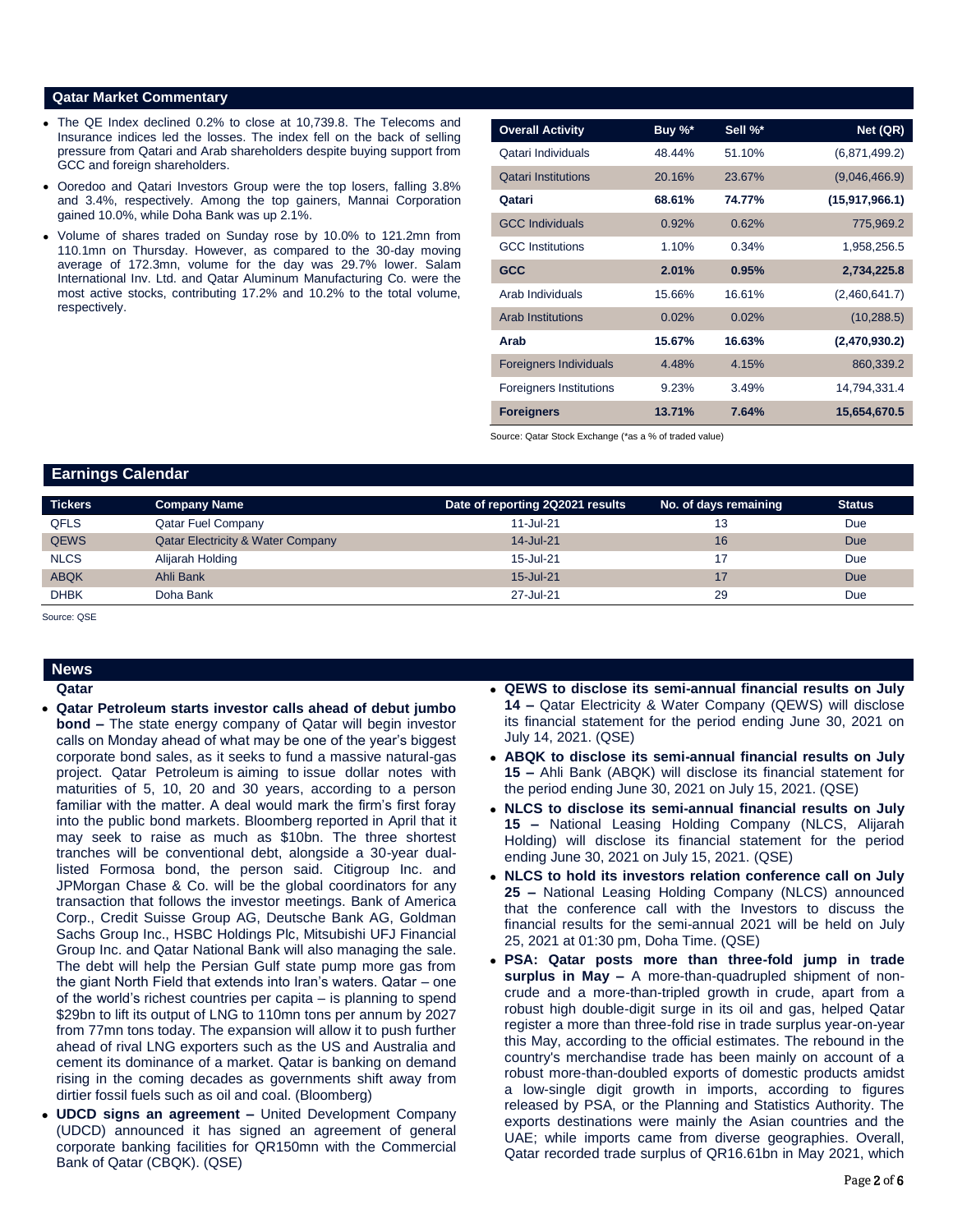showed a 29.9% MoM increase in the review period. The total exports of goods (including exports of goods of domestic origin and re-exports) were QR24.91bn, showing a stupendous 87.8% and 18.9% surge YoY and MoM in the review period. In May this year, Qatar's shipments to China amounted to QR3.59bn or 14.42% of the total exports of the country, followed by Japan QR3.58bn (14.36%), South Korea QR2.78bn (11.20%), India QR2.67bn (10.7%) and the UAE 1.8bn (7.2%). On a yearly basis, Qatar's exports to the UAE soared about five-fold and those to Japan more than doubled; whereas those to China expanded 92.19%, India 84.44% and South Korea 31.89% On a monthly basis, Qatar's exports to the UAE was seen surging 79.08%, South Korea by 30.9%, China by 29.98% and Japan by 27.21%; while those to India was down 0.04%. The exports of non-crude more than quadrupled year-on-year to QR2.45bn, crude more than tripled to QR4.04bn, other non-specified commodities by 98.2% to QR3.31bn and petroleum gases and other gaseous hydrocarbons by 70.1% to QR14.01bn in the review period. On a monthly basis, the exports of crude shot up 25.4%, petroleum gases and other gaseous hydrocarbons 19.4%, non-crude by 12.2% and other non-specified commodities by 11.7% in May 2021. Petroleum gases constituted 58.82% of the exports of domestic products compared to 69.89% a year ago period, crude 16.96% (11.37%), non-crude 10.29% (4.66%) and other commodities 13.9% (14.16%). (Gulf-Times.com)

- **Building sales generate QR259mn –** Registered property sales in Qatar between June 13 and 17 generated QR465.6mn, the latest Ezdan Real Estate report has said, citing figures from the country's Real Estate Registration Department. Building sales dominated these deals, generating QR258.6mn and making up 55.6% of the total sales value during the period. Sales of land lots made up the rest, generating QR207mn (44.4%). Seven municipalities — Umm Salal, Al Khor, Al Thakira, Al Doha, Al Rayyan, Al Shamal, Al Daayen, and Al Wakra — saw property sales during the period. The deals included sale of vacant land lots, residences, multi-use buildings and multi-use land lots and residential buildings, the report said. Al Rayyan municipality came on top in terms of transaction value through the sale of a land lot in Izghawa. The transaction generated QR85mn. The property is 12,722 square meters in area and was sold at a price of QR621 per square foot. (Qatar Tribune)
- **QFZA, MoTC deepen Google Cloud tie-up –** Qatar Free Zones Authority (QFZA), the Ministry of Transport and Communications (MoTC), and Google Cloud announced Sunday the expansion of their partnership to include a new Centre of Excellence training facility and a new Google office in Qatar. This follows earlier announcements about a Google Cloud region in Qatar allowing new and existing customers, as well as partners to run their cloud workloads locally. These initiatives, which build on QFZA's strategic collaboration agreement with Google Cloud announced in 2020 support the continued growth of the technology ecosystem in Qatar. The Centre of Excellence provides free, hands-on training in Google tools and technologies for both individuals and businesses seeking to expand their technology skills and succeed in an increasingly digital world. The objective of the training facility is to foster innovation in the State of Qatar using the latest technologies and tools offered by Google. The centre will also serve as an incubator for high-potential startups and a hub for research to address digital transformation challenges. (Gulf-Times.com)
- **Breaking through cloud adoption barriers in Qatar –** PwC Middle East yesterday launched its report on cloud services exploring the five key challenges to cloud adoption and how to

overcome them. With the uptake of cloud services having been expedited by the pandemic, the report looks at the barriers to entry within Qatar's private sector and how organizations can overcome these challenges. During the pandemic cloud spending rose rapidly on a global scale, with a 37% increase in the first quarter of 2020. Cloud adoption brings a host of benefits, including reduced costs, improved service quality and increased flexibility, which can drive a transformative new business model and enhance an organization's competitiveness. Despite a global drive for the adoption of cloud services, Qatar's private sector in particular has struggled to embrace the cloud with adoption rates that fall behind the global trend. Only 3% of Qatar's private sector has implemented cloud solutions, despite 76% of businesses being aware of its benefits. In order to increase cloud adoption, several challenges must be addressed. Lack of understanding over data sovereignty regulations can be a barrier to access. Through cooperation between the public and private sector such concerns can be mitigated. Within Qatar there are clear government regulations in place that cover the transmission of data outside of Qatar and with global technology leaders establishing data centers in Qatar, this should become less of a concern in the years to come. (Peninsula Qatar)

- **'Calm haven' for seafarers at HIA passes 50,000 visitors in under seven months –** The Mariner Lounge, the world's first airport lounge for the exclusive use of seafarers and offshore workers, has surpassed more than 50,000 visitors since it opened its doors in late-2020. Located at Qatar Airways' hub at Hamad International Airport (HIA) in Doha, the Mariner Lounge was officially opened by Qatar Airways Group Chief Executive HE Akbar Al-Baker on the International Maritime Organization (IMO)'s Day of the Seafarer on June 25. The provision of dedicated lounge facilities provides ship's crews and those working in offshore industries travelling with Qatar Airways an exclusive and luxurious haven during their journeys. In addition to an international selection of food and beverages, facilities include unlimited high-speed Wi-Fi, shower facilities, a television area, reading materials and a Business Centre, the airline has said in a statement. (Gulf-Times.com)
- **QA Cargo named 'Cargo Operator of the Year' –** Qatar Airways Cargo, one of the world's leading international air cargo carriers, has been named 'Cargo Operator of the Year' in the 47th annual ATW Airline Industry Achievement Awards. Aviation Week Network's Air Transport World (ATW) announced the winners of the awards recently and the winners will be honored during award function that will be held in Boston, US, on October 5. "Cargo saw renewed prominence in 2020, with many airlines focusing on that business as passenger demand slumped," noted Aviation Week Network about Qatar Airways Cargo. (Peninsula Qatar)

# **International**

 **UK, Singapore launch talks on digital trade agreement –** Britain and Singapore will on Monday start negotiations on a new digital trade agreement that could remove barriers, part of London's push to become what it calls a "global tech powerhouse" post-Brexit. Since completing its exit from the European Union at the end of last year, Britain has been pressing ahead with new trade deals especially with countries in the Indo-Pacific region, with the most recent agreement signed with Australia. Digital trade is seen as key by the government to support British tech companies in capitalizing on investment opportunities abroad to try to help a post-COVID recovery. The government said any agreement with Singapore could remove barriers to digital trade and enable British exporters to expand into high-tech markets. The talks will be kicked off in a video call. "A cutting-edge deal with Singapore will keep us at the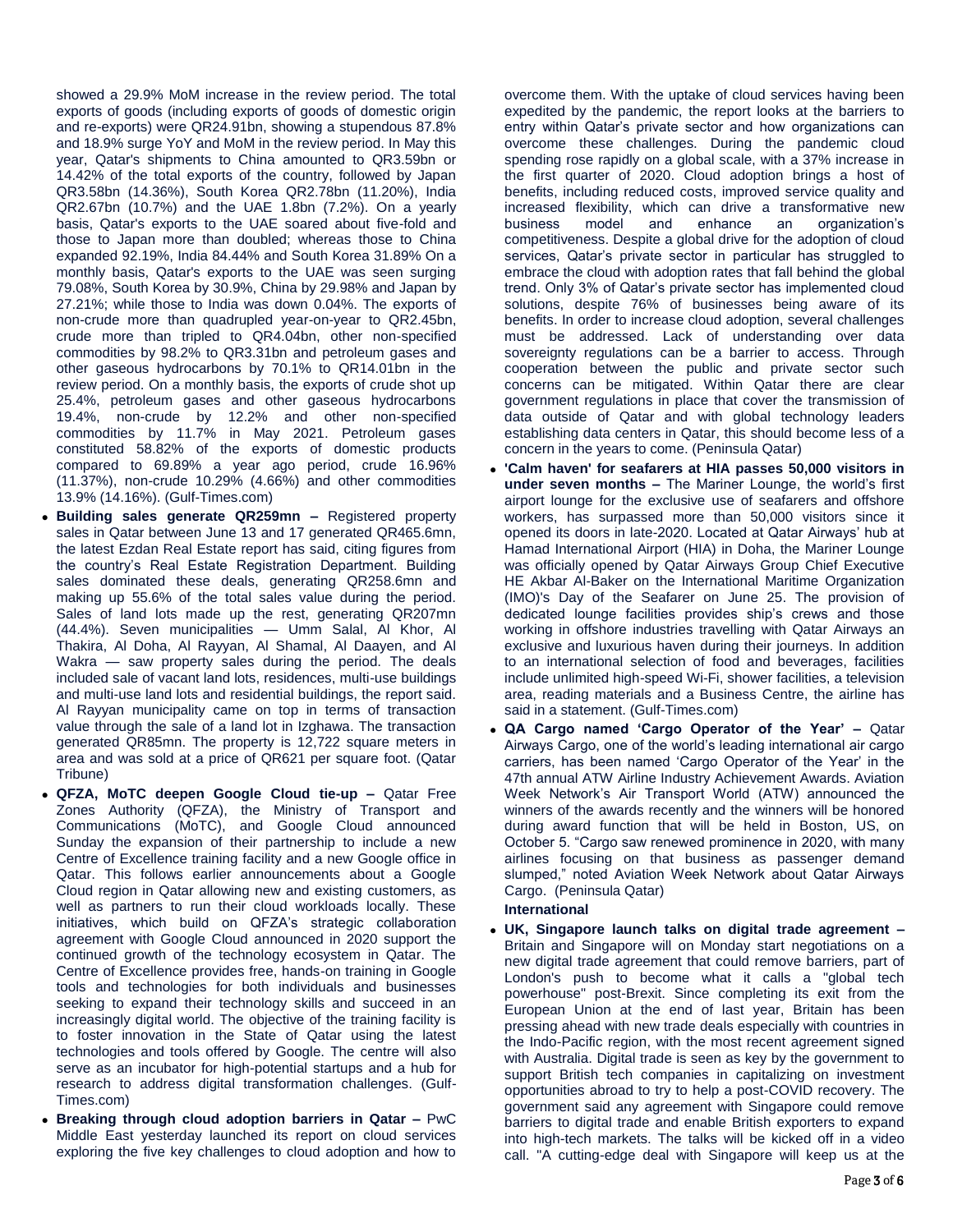forefront of the technological revolution, ensuring we lead the way in digitally delivered trade and industries like fintech and cybersecurity," British trade minister Liz Truss said. "The UK will be the first European country to ever negotiate a Digital Economy Agreement, which shows what we can do as a sovereign trading nation," she said in a statement. (Reuters)

- **Germany seeks to ban British travelers from EU –** Germany will attempt to ban British travelers from the European Union regardless of whether or not they have had a COVID-19 vaccine, The Times reported. The German chancellor wants to designate Britain as a "country of concern" because the Delta variant of the coronavirus is so widespread, the newspaper said. The plans will be discussed by senior European and national officials on the EU's integrated political crisis response committee and will be resisted by Greece, Spain, Cyprus, Malta and Portugal, the newspaper added. German chancellor Angela Merkel is due to meet British Prime Minister Boris Johnson at Chequers next week. Britain plans to unveil plans next month to allow fully vaccinated people to travel unrestricted to all countries except those with the highest COVID-19 risk. (Reuters)
- **China's industrial profit growth slows amid high raw material prices –** Profit growth at China's industrial firms slowed again in May as surging raw material prices squeezed margins and weighed on factory activity. Profits at China's industrial firms rose 36.4% in May from a year earlier to 829.92bn Yuan (\$128.58bn) official data showed. That was a slowdown from the 57% surge reported in April, according to National Bureau of Statistics. The world's second-largest economy has largely recovered from disruptions caused by COVID-19, but it faces new challenges such as elevated raw material costs and global supply chain crunches. Officials warn that China's recovery remains uneven. Imbalances in profitability became prominent between upstream and downstream firms due to high commodity prices, said Zhu Hong, an official at the statistics bureau. Profits grew rapidly in the metals, chemicals and petroleum sectors, while smaller and downstream enterprises saw much more pressure, Zhu said. For the January-May period, industrial firms' profits grew 83.4% from the same period a year earlier to 3.42tn Yuan. Factory-gate inflation saw its fastest annual growth in over 12 years in May driven by surging commodity prices, posing risks to profit margins for mid- and downstream firms. (Reuters) **Regional**
- **Moody's: Gulf 'unlikely to introduce broad-based income taxes' –** The introduction of broad-based income taxes in the GCC is unlikely in the short-to-medium term, says Moody's. A new report by the US-based ratings agency states that direct taxation, which would significantly and durably lower the reliance of government revenue on oil and gas is a long way away as the region lacks economic diversification which means non-oil sector growth needs to be effectively subsidized. The key difference between the GCC and most other sovereigns is an effective absence of direct taxes. None of the GCC sovereigns currently levy property or personal income taxes, notes the report. (Zawya)
- **Saudi Aramco bets on blue hydrogen exports ramping up from 2030 –** Saudi Aramco outlined plans to invest in blue hydrogen as the world shifts away from dirtier forms of energy however, said it will take at least until the end of this decade before a global market for the fuel is developed. "We're going to have a large share" of the market for blue hydrogen, Aramco's Chief Technology Officer, Ahmad Al-Khowaiter, said. "The scale up isn't going to happen before 2030. We're not going to see large volumes of blue ammonia before then." Hydrogen is seen as crucial to slowing climate change since it emits no harmful

greenhouse gases when burned. The blue form of the fuel is made from natural gas, with the carbon emissions generated in the conversion process being captured. The hydrogen is sometimes converted again into ammonia to allow it to be transported more easily between continents. The state energy firm may end up spending roughly \$1bn on capturing carbon for every 1mn tons of blue ammonia produced, Khowaiter said. That would exclude the expense of producing the gas, he said. Aramco, the world's biggest oil company, sent its first shipment of blue ammonia in September to Japan, a pilot project to show the fuel could be exported. Aramco will decide on further shipments depending on the level of demand, Khowaiter said. He declined to comment on how much gas Aramco was planning to produce for its blue-hydrogen efforts or on whether the company had abandoned plans to make liquefied natural gas. (Gulf-Times.com)

- **Emaar Economic City gets approval to defer loan repayment –** Emaar the Economic City has received finance ministry's approval to add SR364mn in repayments to the main loan. The gross loan total now stands at SR5.36bn. The first repayment starts in June 2024 with last being in 2030. The Ministry may release part of the pledged assets of the company. (Bloomberg)
- **Tanmiah Food starts IPO book-building process, sets price range –** Tanmiah Food IPO has set a price range at SR59 to SR67 per share, according to a statement. Saudi Fransi Capital is the financial advisor, lead manager, bookrunner, and underwriter. Offering include institutional tranche, where 6mn ordinary shares will be offered to institutional investors, representing 30% of the share capital. A maximum 10% of the shares offered for public subscription will be to individual subscribers. Institutional subscription starts June 27, ends on July 1, Retail subscription on July 27. (Bloomberg)
- **UAE to increase exports; access new markets to boost foreign trade –** The UAE will increase its national exports by 50% and access 25 new global markets to advance foreign trade. Vice-President and Prime Minister of the UAE and Ruler of Dubai, Sheikh Mohammed bin Rashid Al Maktoum said that he had chaired a meeting in Abu Dhabi at which the National Agenda for Non-Oil Export Development was adopted, which will see the country access 25 new trade markets. "Our non-oil sectors contribute over 70% of our national economy and we aim to increase the UAE's national exports by 50% over the coming years. In the UAE, we work as one team to boost our national economy and reinforce the UAE's leading position as a global business hub," he said. The UAE's non-oil trade exceeds AED1.5tn annually with a global network which reaches 400 cities, he said. (Zawya)
- **UAE budget balance improves as economy recovers from pandemic –** The UAE budget balance improved in the first half of the year as the economy began recovering from the COVID-19 pandemic, the state news agency WAM reported, citing a ministerial meeting attended by the Central Bank Governor. Dubai's Ruler, Sheikh Mohammed bin Rashid al-Maktoum said the UAE plans to enter 25 new international markets for foreign trade, with the goal of boosting exports by 50% in the next few years, WAM said in a separate report. The UAE, a commerce and trade hub, was hit hard by the COVID-19 pandemic which had a crippling impact on sectors vital to its economy like tourism and hospitality. Preliminary data in May showed the economy shrank 6.1% in 2020, while the central bank has said it expects GDP to grow 2.5% this year. (Zawya)
- **HSBC commits \$5bn to UAE firms seeking global expansion –** HSBC Holdings is committing \$5bn of lending to UAE-based businesses that need capital to expand globally. "Our \$5 billion commitment, between now and 2023, will support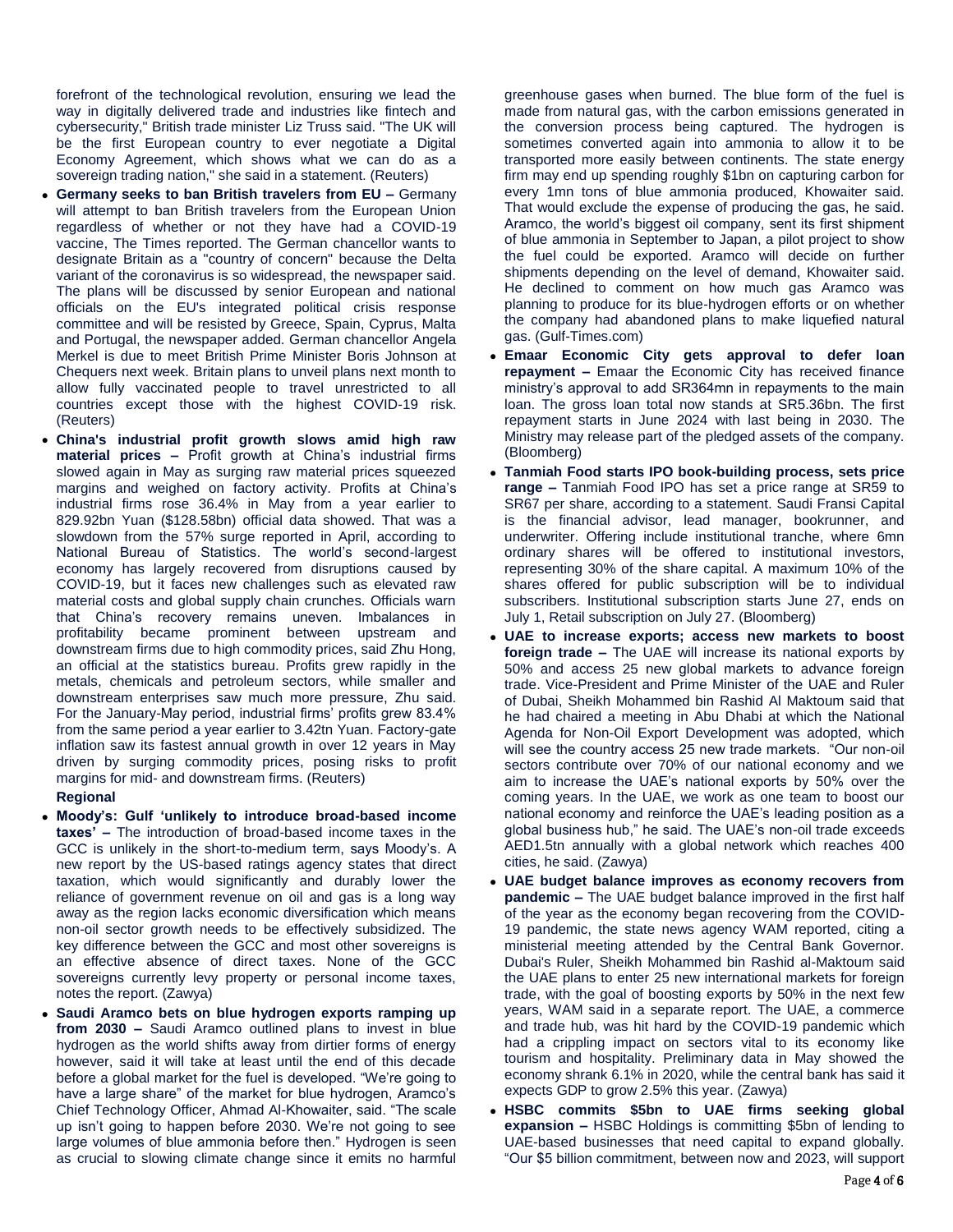plans that strong companies have to enter new trade markets, re-engineer their supply chains, to innovate," Chief Executive Officer of HSBC UAE, Abdulfattah Sharaf said. Incentives, including green lending discounts and certifications, access to targeted growth programs and trade-related benefits such as green trade assessments and facilities, will be offered to businesses that meet the required criteria, the lender said. (Bloomberg)

- **Mubadala Satellite Group to raise up to AED2.976bn in IPO –** Satellite operator Yahsat is looking to raise up to AED2.976bn in what would be the first initial public offering on the Abu Dhabi stock exchange since 2017. Al Yah Satellite Communications Co., owned by Abu Dhabi's \$243bn sovereign fund Mubadala Investment Co., set the price range for its listing at AED2.55 to AED3.05 per share. The company plans to offer up to 40% of its shares in the IPO. Yahsat's share sale would mark the first IPO in Abu Dhabi since Abu Dhabi National Oil Co. for Distribution began trading in 2017. Sovereign funds ADQ and Mubadala, alongside the Emirate's state oil company -- have signaled their intentions to list more assets locally. The offer details for the IPO are as follows: The IPO is for a minimum 731.9mn shares and a maximum of 975.9mn shares, representing minimum 30% stake and maximum of 40% stake in the company. The final offer price and size will be decided on July 9. The expected date of listing in Abu Dhabi is on July 14. (Bloomberg, Reuters)
- **Kuwaiti e-Commerce firm draws Careem backer in new funding round –** An early investor in ride-hailing firm Careem is backing Kuwaiti e-commerce company Floward, which expects to post a profit next year as the pandemic accelerates a shift to online sales. The company said its series B funding round raised \$27.5mn and was led by STV, a Saudi technology venture capital fund that previously invested in Careem, which was acquired by Uber Technologies Inc. for \$3.1bn. Floward, which delivers flowers and gifts online, plans to use proceeds mostly to expand in the region, after venturing into London earlier this year. It may go public within the next two years and could decide on a listing venue later this year, founder and Chief Executive Officer, AbdulAziz Al-Loughani said. London, New York and Saudi Arabia are possible venues for the IPO, he said. Some of the biggest startup deals in the Middle East have come from Kuwait, an oil-rich Gulf Emirate with a population of only about 4.7mn. These include takeovers of Kuwait-based food delivery services Talabat and Carriage. (Bloomberg)